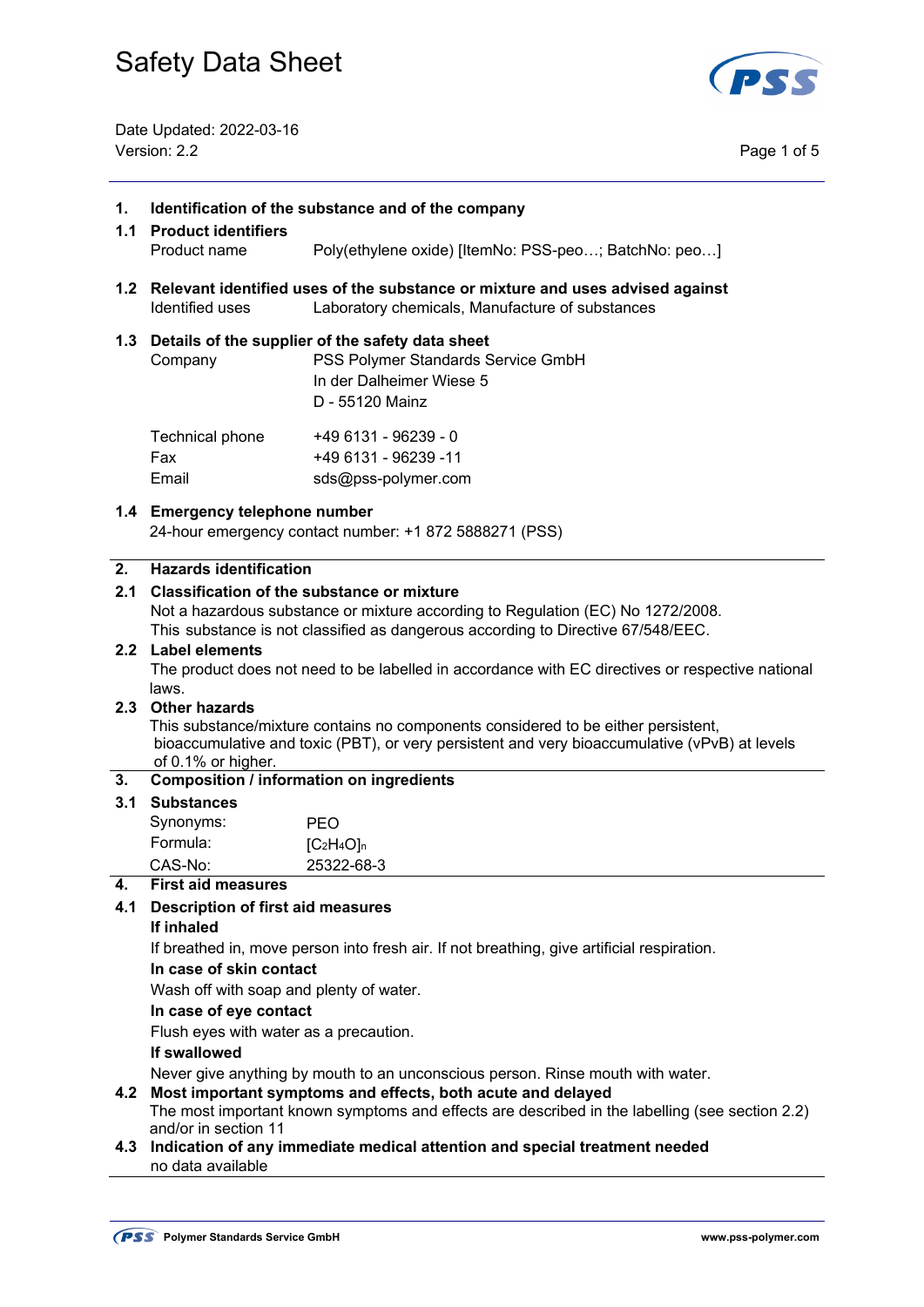

Product name: Poly(ethylene oxide) Date Updated: 2022-03-16 Version: 2.2 Page 2 of 5

| 5.  | <b>Fire fighting measures</b>                                                                                                                                                                     |  |  |
|-----|---------------------------------------------------------------------------------------------------------------------------------------------------------------------------------------------------|--|--|
| 5.1 | <b>Extinguishing media</b>                                                                                                                                                                        |  |  |
|     | Suitable extinguishing media                                                                                                                                                                      |  |  |
|     | Use water spray, alcohol-resistant foam, dry chemical or carbon dioxide.                                                                                                                          |  |  |
| 5.2 | Special hazards arising from the substance or mixture                                                                                                                                             |  |  |
|     | no data available                                                                                                                                                                                 |  |  |
|     | 5.3 Advice for fire fighters                                                                                                                                                                      |  |  |
|     | Wear self contained breathing apparatus for fire fighting if necessary.                                                                                                                           |  |  |
|     | 5.4 Further information                                                                                                                                                                           |  |  |
|     | Under fire conditions, material may decompose to form flammable and/or explosive mixtures in                                                                                                      |  |  |
|     | air.                                                                                                                                                                                              |  |  |
| 6.  | Accidental release measures                                                                                                                                                                       |  |  |
|     | 6.1 Personal precautions, protective equipment and emergency procedures                                                                                                                           |  |  |
|     | Avoid dust formation. Avoid breathing vapors, mist or gas. For personal protection see section 8.                                                                                                 |  |  |
|     | 6.2 Environmental precautions                                                                                                                                                                     |  |  |
|     | Do not let product enter drains.                                                                                                                                                                  |  |  |
|     | 6.3 Methods and materials for containment and cleaning up                                                                                                                                         |  |  |
|     | Sweep up and shovel. Keep in suitable, closed containers for disposal.                                                                                                                            |  |  |
|     | 6.4 Reference to other sections                                                                                                                                                                   |  |  |
|     | For disposal see section 13.                                                                                                                                                                      |  |  |
| 7.  | <b>Handling and storage</b>                                                                                                                                                                       |  |  |
|     |                                                                                                                                                                                                   |  |  |
|     | 7.1 Precautions for safe handling                                                                                                                                                                 |  |  |
|     | Provide appropriate exhaust ventilation at places where dust is formed. For precautions see<br>section 2.2.                                                                                       |  |  |
|     | 7.2 Conditions for safe storage, including any incompatibilities                                                                                                                                  |  |  |
|     | Store in cool place. Keep container tightly closed in a dry and well-ventilated place.                                                                                                            |  |  |
|     | Storage class (TRGS 510): Non Combustible Solids                                                                                                                                                  |  |  |
|     | 7.3 Specific end use(s)                                                                                                                                                                           |  |  |
|     | no data available                                                                                                                                                                                 |  |  |
| 8.  | Exposure controls / personal protection                                                                                                                                                           |  |  |
| 8.1 | <b>Control parameters</b>                                                                                                                                                                         |  |  |
|     | Components with workplace control parameters                                                                                                                                                      |  |  |
|     | 8.2 Exposure controls                                                                                                                                                                             |  |  |
|     | Appropriate engineering controls                                                                                                                                                                  |  |  |
|     | General industrial hygiene practice.                                                                                                                                                              |  |  |
|     | Personal protective equipment                                                                                                                                                                     |  |  |
|     | <b>Eye/face protection</b>                                                                                                                                                                        |  |  |
|     |                                                                                                                                                                                                   |  |  |
|     | Use equipment for eye protection tested and approved under appropriate government standards<br>such as NIOSH (US) or EN 166(EU).                                                                  |  |  |
|     | <b>Skin protection</b>                                                                                                                                                                            |  |  |
|     | Handle with gloves. Gloves must be inspected prior to use. Use proper glove removal technique                                                                                                     |  |  |
|     | (without touching glove's outer surface) to avoid skin contact with this product. Dispose of                                                                                                      |  |  |
|     | contaminated gloves after use in accordance with applicable laws and good laboratory practices.                                                                                                   |  |  |
|     | Wash and dry hands.                                                                                                                                                                               |  |  |
|     | The selected protective gloves have to satisfy the specifications of EU Directive 89/686/EEC and                                                                                                  |  |  |
|     | the standard EN 374 derived from it.                                                                                                                                                              |  |  |
|     | <b>Body Protection</b>                                                                                                                                                                            |  |  |
|     | Choose body protection in relation to its type, to the concentration and amount of dangerous                                                                                                      |  |  |
|     | substances, and to the specific work-place., The type of protective equipment must be selected<br>according to the concentration and amount of the dangerous substance at the specific workplace. |  |  |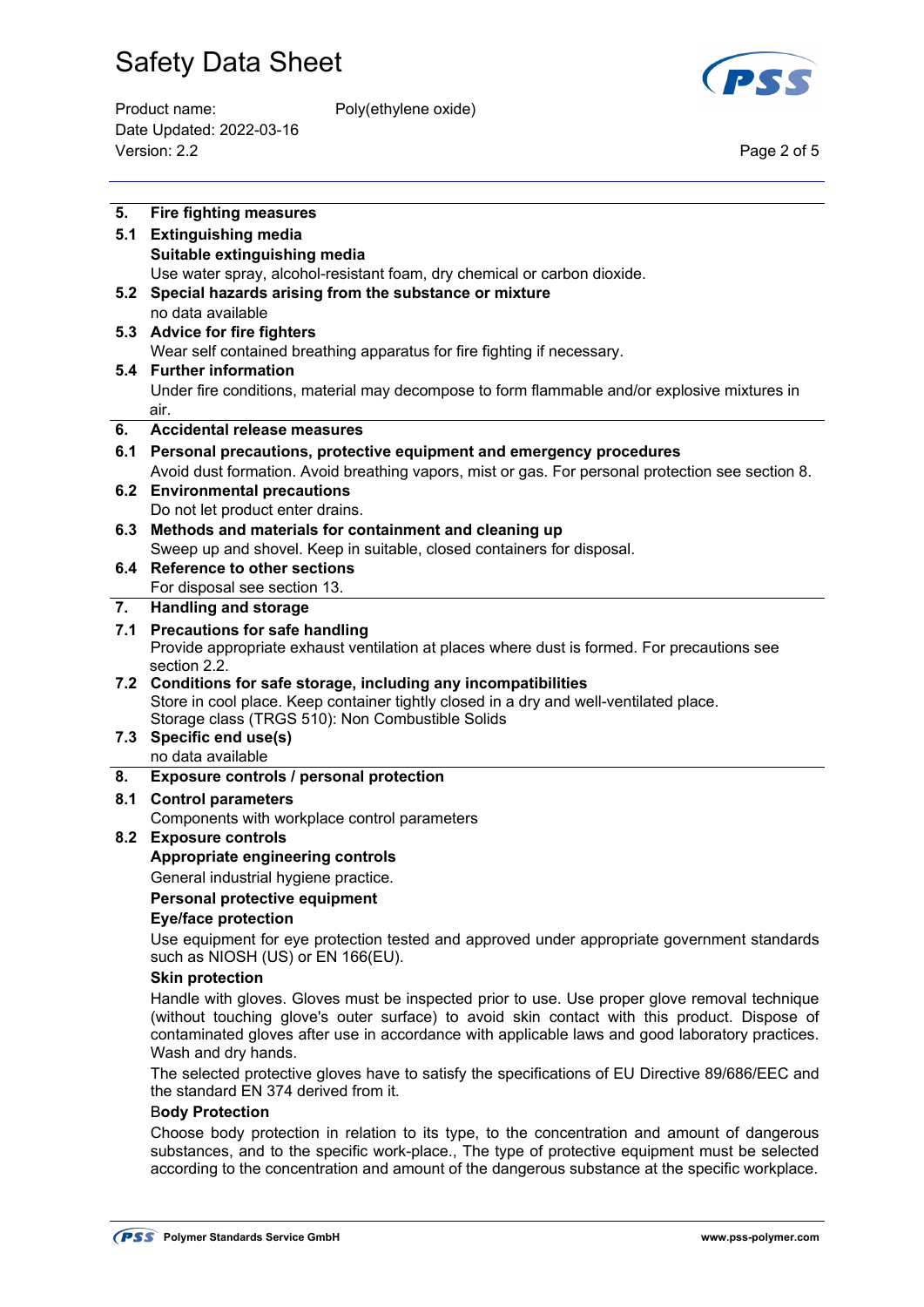Product name: Poly(ethylene oxide) Date Updated: 2022-03-16 Version: 2.2 Page 3 of 5



### **Respiratory protection**

 Respiratory protection is not required. Where protection from nuisance levels of dusts are desired, use type N95 (US) or type P1 (EN 143) dust masks. Use respirators and components tested and approved under appropriate government standards such as NIOSH (US) or CEN (EU).

### **9. Physical and chemical properties**

| 9.1                   | Information on basic physical and chemical properties                                 |                                                                                  |  |  |  |
|-----------------------|---------------------------------------------------------------------------------------|----------------------------------------------------------------------------------|--|--|--|
|                       | Appearance                                                                            | Form: solid                                                                      |  |  |  |
|                       | Odour                                                                                 | no data available                                                                |  |  |  |
|                       | <b>Odour Threshold</b>                                                                | no data available<br>no data available<br>no data available<br>no data available |  |  |  |
|                       | рH                                                                                    |                                                                                  |  |  |  |
|                       | Melting point/freezing point                                                          |                                                                                  |  |  |  |
|                       | Initial boiling point and boiling range                                               |                                                                                  |  |  |  |
|                       | <b>Flash Point</b>                                                                    | no data available                                                                |  |  |  |
|                       | Evaporation rate                                                                      | no data available                                                                |  |  |  |
|                       | Flammability                                                                          | no data available                                                                |  |  |  |
|                       | Upper/lower flammability or explosive limits                                          | no data available                                                                |  |  |  |
|                       | Vapour pressure                                                                       | no data available                                                                |  |  |  |
|                       | Vapour density                                                                        | no data available                                                                |  |  |  |
|                       | Relative density                                                                      | no data available                                                                |  |  |  |
|                       | Water solubility                                                                      | no data available                                                                |  |  |  |
|                       | Partition coefficient: n- Octanol/Water                                               | no data available                                                                |  |  |  |
|                       | Auto ignition temperature                                                             | no data available                                                                |  |  |  |
|                       | Decomposition temperature                                                             | no data available                                                                |  |  |  |
|                       | Viscosity                                                                             | no data available                                                                |  |  |  |
|                       | Explosive properties                                                                  | no data available                                                                |  |  |  |
|                       | Oxidizing properties                                                                  | no data available                                                                |  |  |  |
|                       | 9.2 Other safety information                                                          |                                                                                  |  |  |  |
|                       | no data available                                                                     |                                                                                  |  |  |  |
|                       | 10. Stability and reactivity                                                          |                                                                                  |  |  |  |
|                       | 10.1 Reactivity                                                                       |                                                                                  |  |  |  |
|                       | no data available                                                                     |                                                                                  |  |  |  |
|                       | <b>10.2 Chemical stability</b><br>no data available                                   |                                                                                  |  |  |  |
|                       | 10.3 Possibility of hazardous reactions                                               |                                                                                  |  |  |  |
|                       | no data available                                                                     |                                                                                  |  |  |  |
|                       | <b>10.4 Conditions to avoid</b>                                                       |                                                                                  |  |  |  |
|                       | no data available                                                                     |                                                                                  |  |  |  |
|                       | 10.5 Incompatible materials                                                           |                                                                                  |  |  |  |
|                       | Strong oxidizing agents, strong acids, strong bases                                   |                                                                                  |  |  |  |
|                       | 10.6 Hazardous decomposition products                                                 |                                                                                  |  |  |  |
|                       | Other decomposition products - no data available; in the event of fire: see section 5 |                                                                                  |  |  |  |
| 11.                   | <b>Toxicological information</b>                                                      |                                                                                  |  |  |  |
|                       | 11.1 Information on toxicological effects                                             |                                                                                  |  |  |  |
| <b>Acute toxicity</b> |                                                                                       |                                                                                  |  |  |  |
|                       | LD50 Oral - Rat - > 15.000 mg/kg                                                      |                                                                                  |  |  |  |
|                       | <b>Skin corrosion/irritation</b>                                                      |                                                                                  |  |  |  |
|                       | Skin - Rabbit                                                                         |                                                                                  |  |  |  |
|                       | Result: Mild skin irritation - 24 h                                                   |                                                                                  |  |  |  |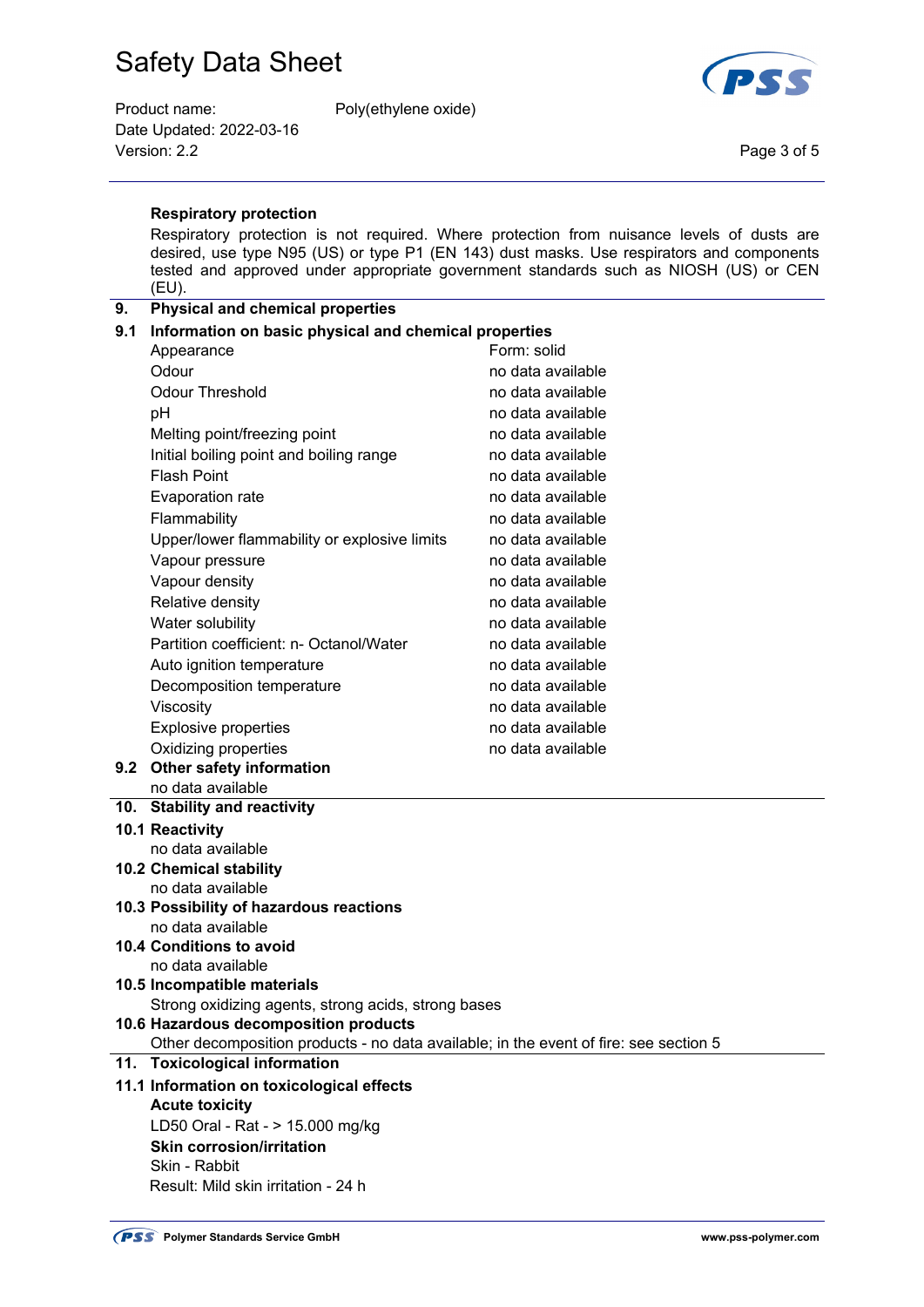

Product name: Poly(ethylene oxide) Date Updated: 2022-03-16 Version: 2.2 Page 4 of 5

**Serious eye damage/eye irritation** Eyes - Rabbit Result: Mild eye irritation - 24 h  **Respiratory or skin sensitisation** no data available **Germ cell mutagenicity** no data available **Carcinogenicity** 

 IARC: No component of this product present at levels greater than or equal to 0.1% is identified as probable, possible or confirmed human carcinogen by IARC.

### **Reproductive toxicity**

 no data available  **Specific target organ toxicity - single exposure** no data available **Specific target organ toxicity - repeated exposure** no data available **Aspiration hazard** no data available **Additional Information**  RTECS: no data available

 To the best of our knowledge, the chemical, physical, and toxicological properties have not been thoroughly investigated.

#### **12. Ecological information**

### **12.1 Toxicity**

no data available

- **12.2 Persistence and degradability**  no data available
- **12.3 Bioaccumulative potential**
- no data available
- **12.4 Mobility in soil**

no data available

# **12.5 Results of PBT and vPvB assessment**

 This substance/mixture contains no components considered to be either persistent, bioaccumulative and toxic (PBT), or very persistent and very bioaccumulative (vPvB) at levels of 0.1% or higher.

**12.6 Other adverse effects** 

no data available

# **13. Disposal considerations 13.1 Waste treatment methods**

# **Product**

Offer surplus and non-recyclable solutions to a licensed disposal company.

#### **Contaminated packaging**

Dispose of as unused product.